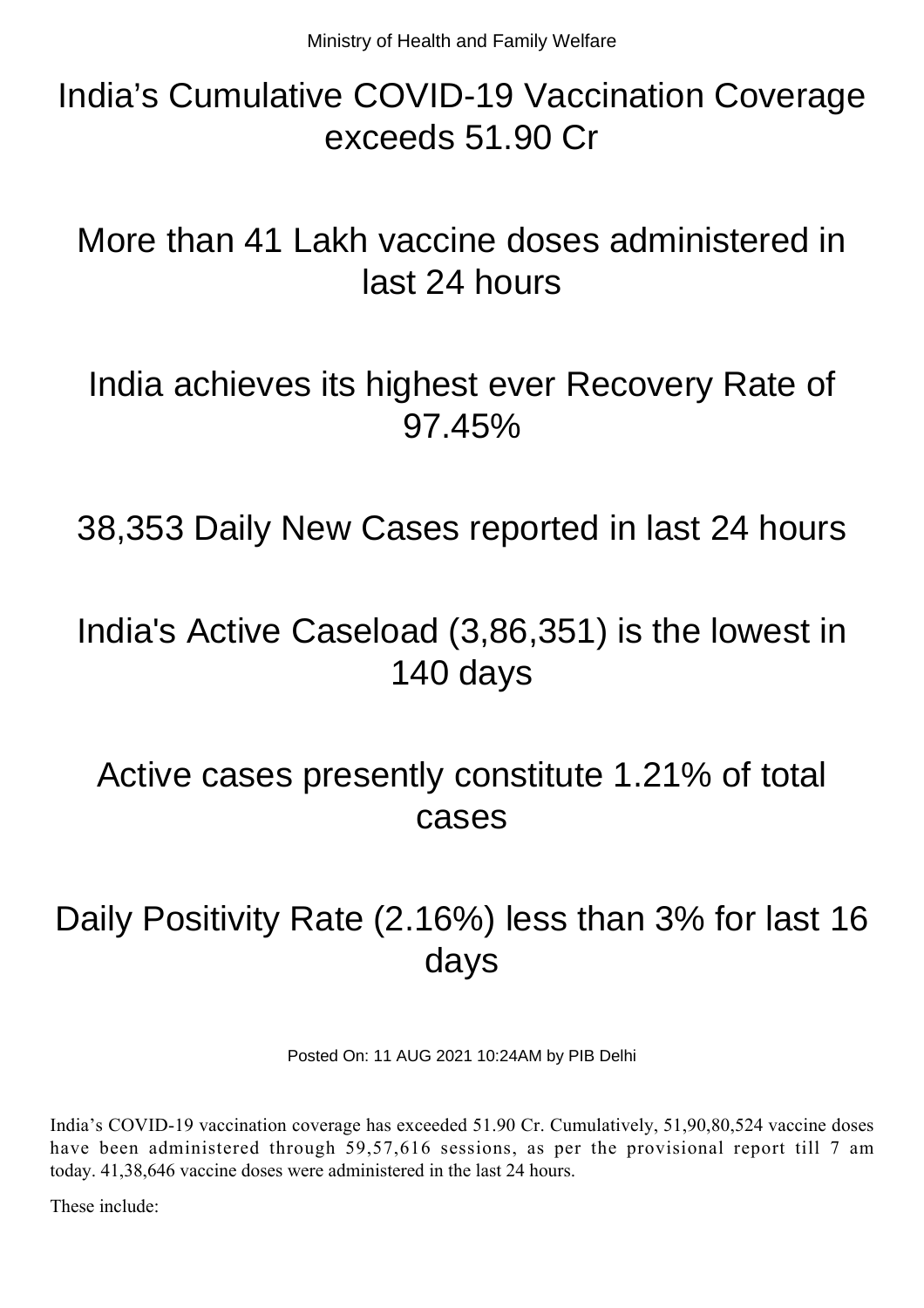| <b>HCWs</b>           | 1st Dose | 1,03,38,727    |
|-----------------------|----------|----------------|
|                       | 2nd Dose | 80,17,291      |
| <b>FLWs</b>           | 1st Dose | 1,82,42,071    |
|                       | 2nd Dose | 1,18,74,095    |
| Age Group 18-44 years | 1st Dose | 18,23,88,445   |
|                       | 2nd Dose | 1,29,63,932    |
| Age Group 45-59 years | 1st Dose | 11,34,11,880   |
|                       | 2nd Dose | 4, 35, 83, 965 |
| Over 60 years         | 1st Dose | 7,92,14,965    |
|                       | 2nd Dose | 3,90,45,153    |
| Total                 |          | 51,90,80,524   |

The new phase of universalization of COVID-19 vaccination has commenced from 21st June, 2021. The Union Government is committed to accelerating the pace and expanding the scope of COVID-19 vaccination throughout the country.

India's recovery rate has reached 97.45% in the last 24 hours. This is the highest ever recovery rate achieved by India since the start of the pandemic.

Out of the people infected since the beginning of the pandemic, 3,12,20,981 people have already recovered from COVID-19 and 40,013 patients have recovered in the last 24 hours.



India has reported 38,353 daily new cases in the last 24 hours.

Less than 50,000 Daily New Cases have been reported since forty-five consecutive days. This is a result of sustained and collaborative efforts by the Centre and the States/UTs.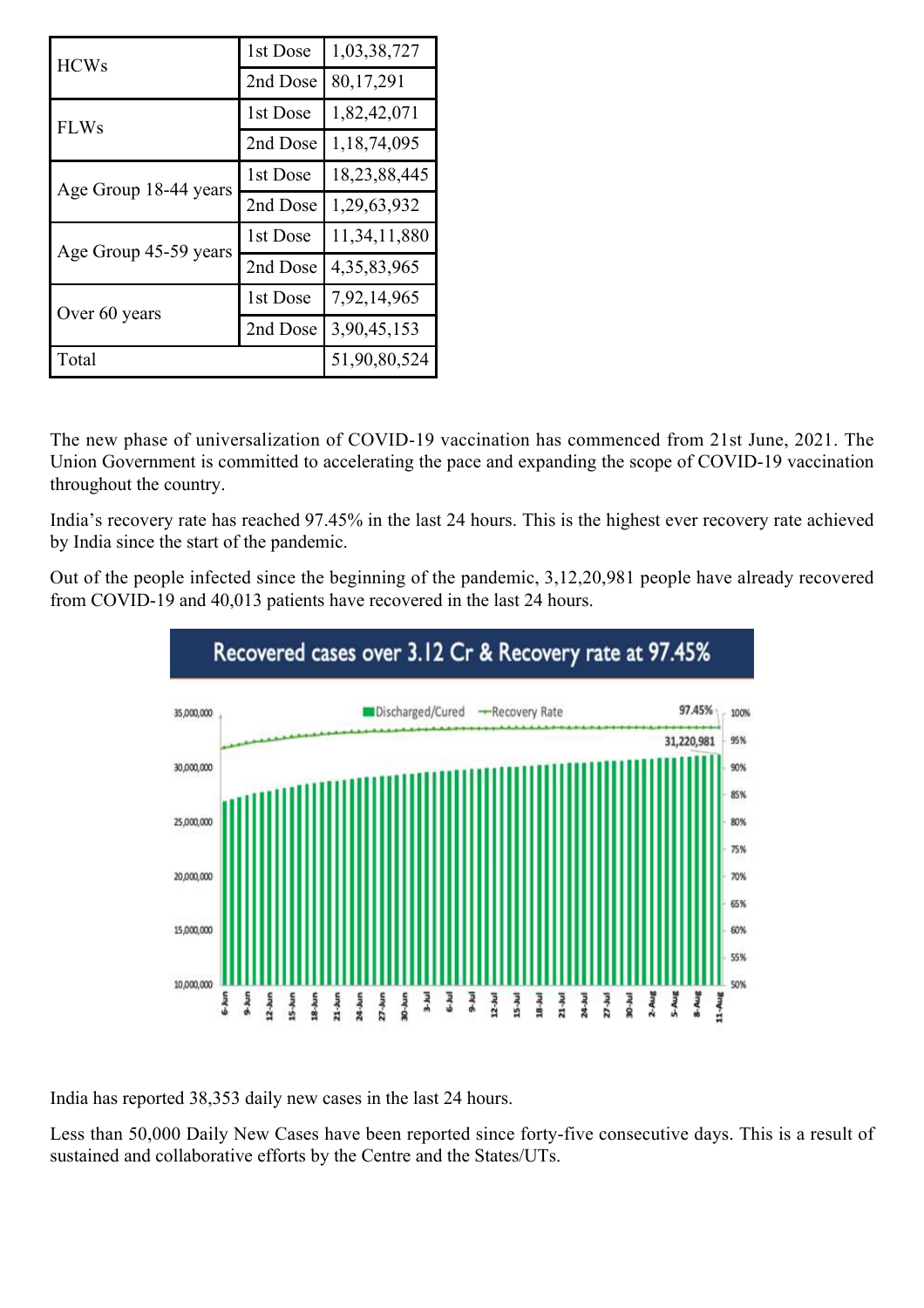#### 38k Daily New Cases reported in last 24 hrs



India's Active Caseload today stands at 3,86,351. This is the lowest recorded active cases in 140 days. Active cases now constitute only 1.21% of the country's total Positive Cases, which is also the lowest since March 2020.



With substantially ramped up testing capacity across the country, a total of 17,77,962 tests were conducted in the last 24 hours in the country. Cumulatively, India has conducted over 48.50 crore (48,50,56,507) tests so far.

While on one side testing capacity has been enhanced across the country, Weekly Positivity Rate currently stands at 2.34% and the Daily Positivity rate stands at 2.16% today. Daily Positivity rate has remained below 3% for last 16 days and below 5% for 65 consecutive days now.